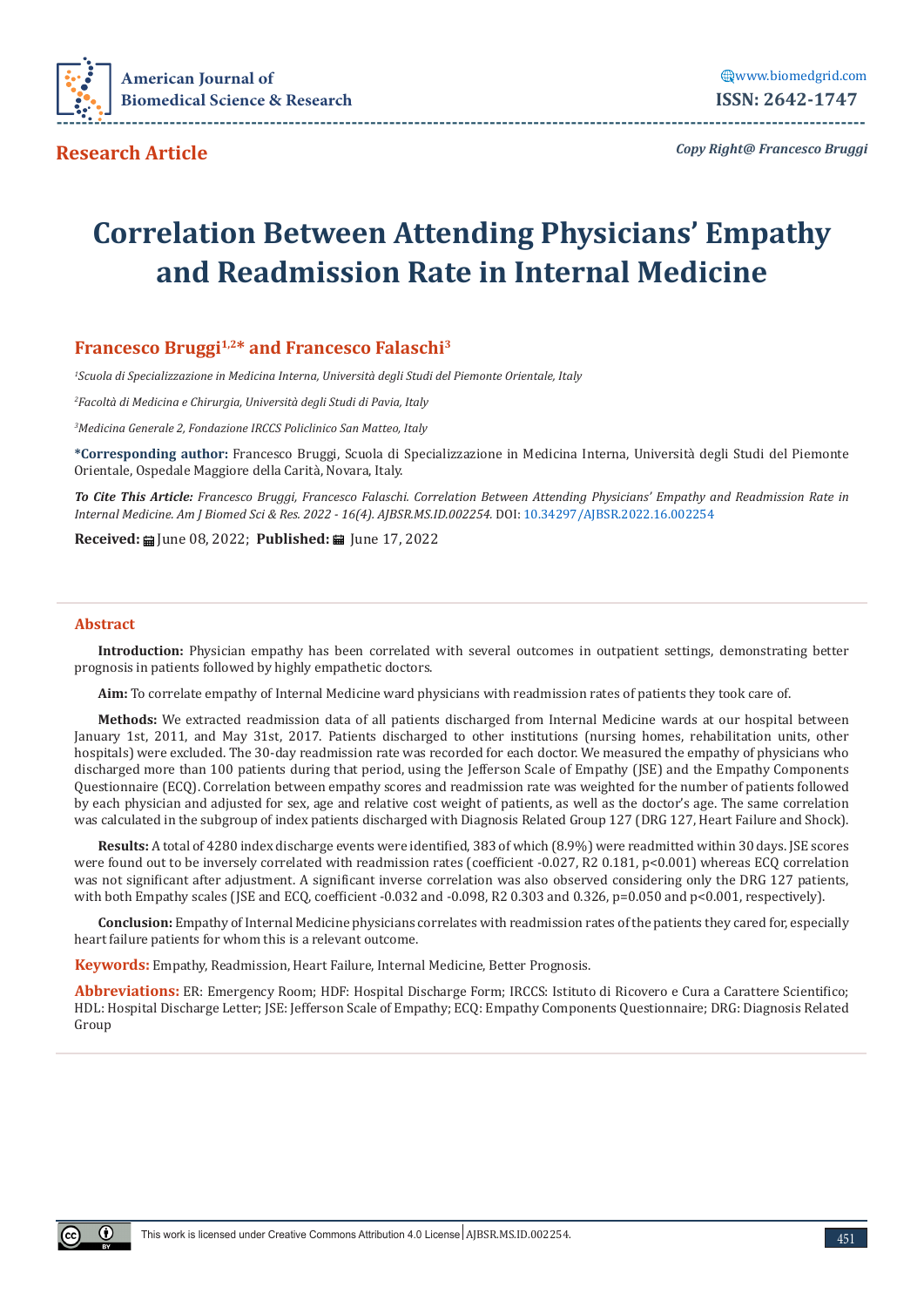#### **Introduction**

The idea of the importance of an empathic patient-doctor relationship is deeply rooted in medical tradition [1] and teaching but is surprisingly supported by only scanty evidence [2]. Between 2011 and 2012, two studies were carried out to demonstrate the fact that the empathy of family doctors can improve the clinical outcome of patients on strong endpoints. Those studies were limited to Family practice and included only Diabetic patients, demonstrating lower glycated hemoglobin and lower rates of hospitalization for metabolic decompensation in patients of higher empathy doctors [3,4]. Currently, the number of studies supporting the importance of physician's empathy is limited and doesn't focus on patient outcomes, but on patient's and physician's satisfaction [5-12]. Furthermore, the clinical impact of empathy in a hospital setting has never been studied. This actual gap of knowledge contrasts with the great importance that is traditionally credited to the doctor-patient relationship at the patient bedside [13].

We therefore aimed to measure the clinical impact of physician's Empathy on the outcome of their patients in the Internal Medicine departments in our hospital. To this end, we have considered the correlation between the physician's Empathy and the readmission rate of his patients in the 30 days following discharge, one of the most used indicators of hospitalized patients' outcome [14- 18]. We measured the empathy of the physicians with validated self-administered scales. We obtained the readmission rate data through a combined analysis of the Emergency Room (ER) and Hospital Discharge Form (HDF) databases. Since the readmission rate is probably influenced by other variables contained in the HDF database, we have measured these effects to control their interference on the correlations under study.

## **Material and Methods**

Participation was asked to all the doctors of the Istituto di Ricovero e Cura a Carattere Scientifico (IRCCS) Policlinico "San Matteo" Foundation, who had worked in Internal Medicine wards in the years 2013-2017. Any doctor who had filled the HDF relating to any hospitalization in Internal Medicine in the index period was considered as the discharging physician of that index case. We decided to use the doctor filling up the HDF, rather than the doctor signing the Hospital Discharge Letter (HDL), after a brief analysis of a convenience sample of three hundred HDF and HDL. In the rare cases of discrepancy, the doctor in charge of the HDF (rather than the one signing HDL) was invariably the one who had really taken care of the patient for the longest part of the hospitalization and considered himself responsible for all the effects of the case. Subsequently we excluded doctors who had made less than 100 ordinary discharges during the period under analysis, to have

reliable readmission rates on enough patients. Ordinary discharge was defined as the patient's return to his usual residence: deaths, voluntary discharges, transfers to another hospital, rehabilitation transfers, Hospice transfers or discharges to Nursing home were therefore excluded, in attempt to maximally reduce the influence of other doctors' contacts on the readmission event.

Two different self-administered questionnaires were used to measure empathy in all participating physicians:

- 1. The Jefferson Scale of Empathy (JSE) in its official Italian version, a tool validated for use on health professionals, whose use has been kindly granted by Jefferson University (Philadelphia, Pennsylvania, USA) that holds all the rights [2,19].
- 2. The Empathy Components Questionnaire (ECQ), a validated tool for the measurement of empathy in the general population that is freely available, which we have translated into Italian specifically for this study [20].

Both questionnaires assign higher score to higher levels of empathy. The JSE consists of 20 questions and the ECQ consists of 27 questions. For both questionnaires, the answers are given through a Likert scale ranging from 1 to 7 points for the JSE and 1 to 4 points for the ECQ. The maximum score of the JSE is 140 points and that of the ECQ is 108 points. Empathy is a matter potentially subject to various types of response bias: acquiescence bias and social desirability bias are the heaviest. Therefore, it was decided to ensure anonymity to the doctors who completed the questionnaires [21]. The mechanism used to anonymize involved a guarantor (CT, the statistician of the study), who was the only person able to correlate numerical codes on the questionnaires and the names of the doctors involved in the study.

The enrollment of the doctors took place through sealed envelopes containing the coded questionnaires. The envelopes contained a print that summarized the aims of the study and the anonymization mechanism, formally asking for participation and the informing about possible publications of the data. The return by each doctor of completed questionnaires was considered as acceptance to participate. Patient data was obtained from HDF digital database of IRCCS Policlinico "San Matteo" under permission of Hospital Health Management. According to the hospital procedures, all admitted patients sign an informed consent allowing the use of their anonymized data for statistical and research purposes. We performed a data mining process to link discharge events and subsequent ER visits in Emergency Department, using the national identification number (codice fiscale) as a unique identifier. We considered all Medical Ward discharges from January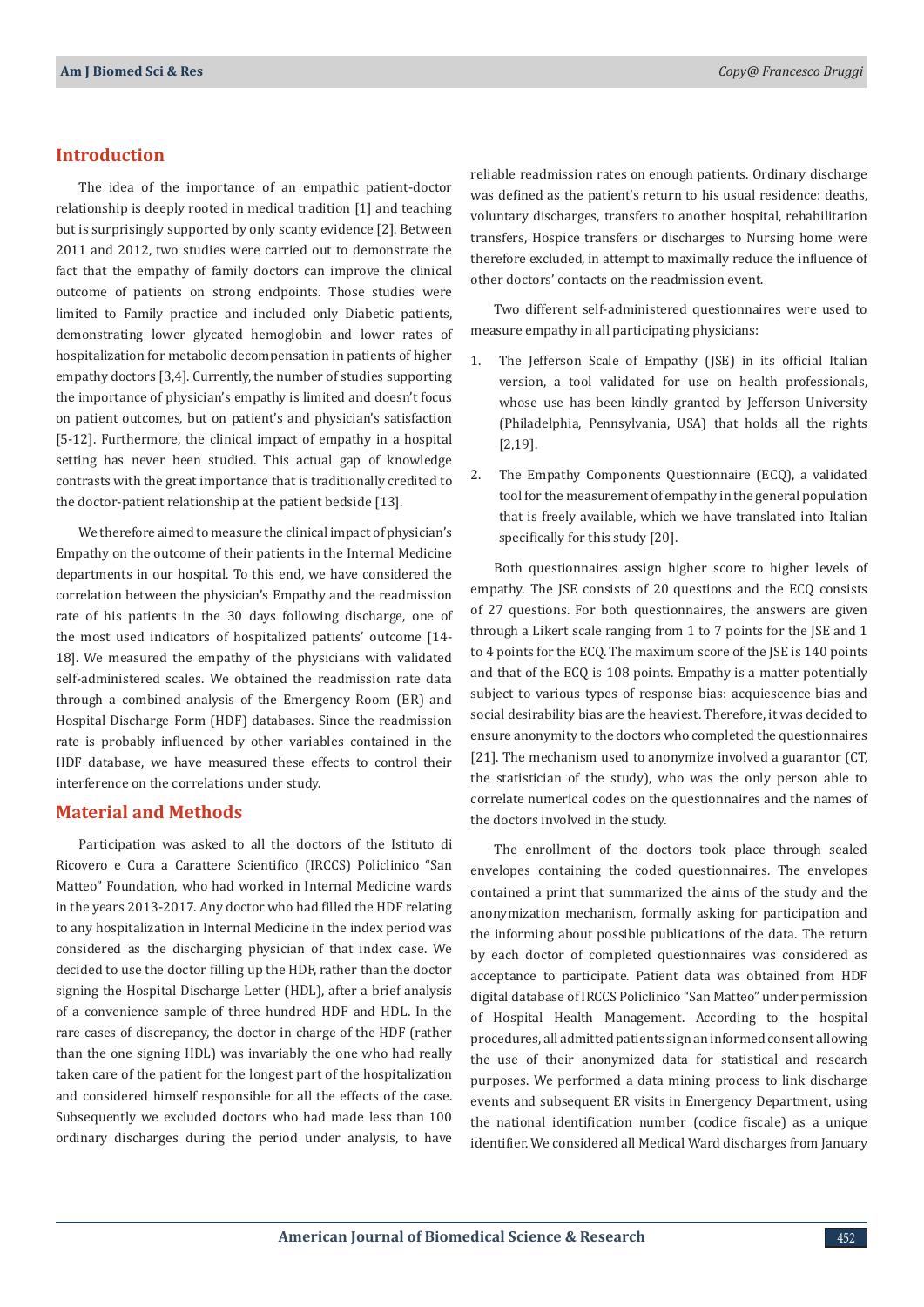1st, 2013, to May 31st, 2017 and urgent readmission in any ward of the same hospital in the 30 days after discharge.

Readmission events were identified through the extraction of digital charts of the Emergency Department of the IRCCS Policlinico "San Matteo" Foundation, which is the only Emergency Department in the city of Pavia (approximately 75,000 inhabitants) and the referral hospital for the entire province of Pavia (approximately 500,000 inhabitants). We defined "index cases" all the ordinary discharges as defined above and "readmissions" all the index cases that, within 30 days after a discharge, had an ER access whose outcome was "hospitalization" or "transferred"; even the latter, in fact, always identifies a direct hospitalization in another hospital. We obtained the same readmission data for the subgroup of patient discharged with Diagnosis Related Group (DRG) 127 (Heart failure and Shock), the most frequent DRG in General Medicine in our hospital.

Descriptive statistics were obtained for all the variables. Mean and standard deviation for quantitative variables were used, if normally distributed (Shapiro test), otherwise median and interquartile range were used. The correlations between two quantitative variables were analyzed with the Pearson correlation coefficient. The association between the Empathy scores (with each of the two scales) and the readmission rate of each physician was weighted for the number of cases (HDFs) of each doctor and was evaluated with multiple linear regression models, to consider the influence of the following factors associated with readmission:

- i. Average Relative Weight (RW, a cost estimate of the index admission event) of the index patients discharged by each doctors [22].
- ii. Average age of the patients of each doctor q
- iii. Patient sex.
- iv. Age of the doctor who has discharged the patient.

The results were expressed both as "correlation coefficients" (with related 95% Confidence Intervals) and as BETA coefficients.

For quantitative variables, the "correlation coefficients" express the average change in the readmission rate for each year of age (of doctors or patients), or for each average RW point of hospitalizations. For qualitative variables, the "correlation coefficients" expresses the average change in the readmission rate

for each mode of presentation of the study variable (in this study: males vs. females). The significance (p) of the coefficients was calculated by weighing the correlation for the number of index cases of each physician.The standardized BETA coefficient was obtained to compare the relative importance of each coefficient in the regression model [23].

For the purposes of correction, the average duration of hospitalization for each doctor was not used, as this is always strongly correlated with RW. All tests are two-tailed, and the level of significance chosen was the usual one of 5%. The analyzes were performed with the Stata software version 15.0 [24].

#### **Results**

Twenty-tree envelopes were distributed with the JSE and ECQ questionnaires to General Medicine doctors who had discharged patients between 2013 and 2017. The questionnaires were distributed before knowing how many ordinary discharge procedures had been performed by each doctor: therefore, the envelopes were also handed to doctors who discharged less than 100 patients in those years. This exclusion criterion was applied subsequently, during the data processing. To the statistician, responsible for the anonymization of the data, 22 of the 23 envelopes were returned with the completed questionnaires (96%). All 22 returned questionnaires were fully completed. Of the 22 participating physicians 10 were females. We measured a greater empathy in the female gender, in accordance with previous studies [25]. However, the difference is not statistically significant.

Table 1 shows the mean and median scores, in both empathy scales, in doctor's gender subgroups:

Mean age of participant doctors was  $56 \pm 8$  years. There was no significant difference ( $p=0,418$ ) in age between male ( $55 \pm 8$  years) and female doctors (58  $\pm$  9 years). Younger doctors tended to have higher empathy scores in both JSE and ECQ scales (R2 0.639 and 0.702 respectively), but the difference was not significant (dividing on median age p=0.217 and p=0.113 respectively). General Medicine departments of the IRCCS Policlinico "San Matteo" Foundation discharged 8172 patients from January 1st, 2013, to May 31st, 2017. Of the total of patients, only the 4881 cases discharged at home were taken into consideration of which 49.7% were males; the characteristics of the population under analysis are presented in Table 2.

| <b>Table 1:</b> Values of empathy of doctors.                                                                |               |                    |                  |                      |       |  |  |  |
|--------------------------------------------------------------------------------------------------------------|---------------|--------------------|------------------|----------------------|-------|--|--|--|
|                                                                                                              |               | All $(n=22)$       | Male $(n=12)$    | Female $(n=10)$      | p     |  |  |  |
| JSE                                                                                                          | mean $\pm$ sd | $110 \pm 14$       | $108 \pm 14$     | $113 \pm 15$         | 0.462 |  |  |  |
|                                                                                                              | median (IQR)  | 107 (97.75;123.75) | 107 (101.5;120)  | 112.5 (97.75;127.25) |       |  |  |  |
| ECQ                                                                                                          | mean $\pm$ sd | $86 \pm 10$        | $84 \pm 10$      | $88 \pm 11$          | 0.305 |  |  |  |
|                                                                                                              | median (IOR)  | 89 (79.5;91.75)    | 89 (77.75;90.25) | 89 (83.5;92)         |       |  |  |  |
| JSE: Jefferson Scale of Empathy; ECQ: Empathy Components Questionnaire; IQR: Interguartile Range; n = number |               |                    |                  |                      |       |  |  |  |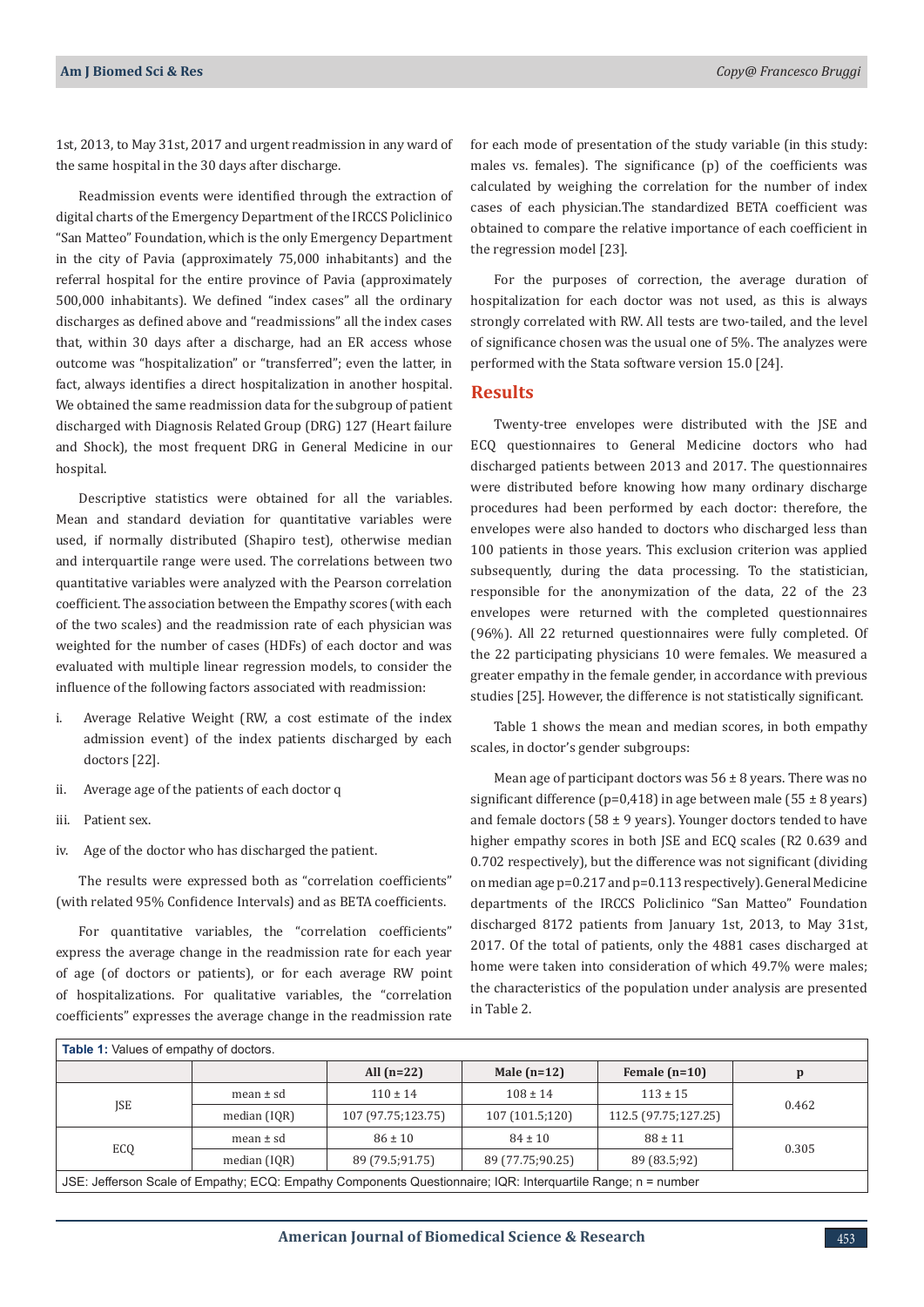| <b>Table 2:</b> Characteristics of patients.             |       |                    |               |            |  |  |  |
|----------------------------------------------------------|-------|--------------------|---------------|------------|--|--|--|
|                                                          | Mean  | <b>Stand, Dev.</b> | <b>Median</b> | <b>IQR</b> |  |  |  |
| Patient's age (y)                                        | 74.7  | 14.6               | 78            | 68;85      |  |  |  |
| Relative Weight                                          | 1.086 | 0.46               | 1.05          | 0.799;1.26 |  |  |  |
| Duration of hospitalization (d)                          | 11.8  | 6.8                | 10            | 7:14       |  |  |  |
| IQR: Interquartile Range; $y = \text{years}$ ; d = days. |       |                    |               |            |  |  |  |

Male doctors discharged 46.6% of the patients. Of these 4881 home discharges 4280 cases were selected as index cases, after exclusion of the cases of the doctors excluded by design (seven doctors who performed less than 100 ordinary discharges during the period under analysis). The 4280 index cases were thus discharged by 15 doctors (of which 7 were women). The patient exclusion process is summarized in Figure 1. In the 30 days following discharge, 716 index cases (16.7%) had at least one access in the emergency department and 383 (8.9%) were rehospitalized after ER evaluation. The trend of ER access and readmission within 30 days from index discharge is shown in Figure 2.

Several factors were related to readmission:

- a. Relative Weight of the index case
- b. Duration of the hospitalization
- c. Age of the patient.





Relative Weight was significantly higher in rehospitalized compared to non-rehospitalized patients (1.211 vs 1.087, p<0.0001). Readmitted patients had a longer average duration of index hospitalization, compared with non-readmitted patients (13.0 vs 11.5 days, p<0.0001). Patients who are rehospitalized are significantly older than those who are not readmitted. (76.68 vs 74.72, p=0.0078). There was no significant correlation between the gender of patients and their tendency to be rehospitalized. (M 8.9% vs F 8.7%, p=0.791). The relationship between the age of the physicians and the readmission of the patients was as well not significant. (readmitted 57.89 y, non-readmitted 58.07, p=0.674).

Also, the relationship between the gender of the doctor and the rate of readmission had not any significance. (M 9.5% vs F 8.5%, p=0.621). We assessed by logistic regression the correlation between the empathy score and the 30-day readmission rate of each of the 15 physicians whose data were evaluable. The correlation was adjusted for the following characteristics of each doctor: mean age of his patients; sex of his patients; average relative weight of his cases; age of the doctor himself. Correlation was weighted by the number of ordinary discharge procedures performed by each doctor. We observed an inverse correlation between the empathy score and the readmission rate both using the JSE scale and the ECQ scale with respectively a coefficient -0.027 and 0.004, and an R2 0.181 and 0.165. The correlation is highly significant (p<0.001) for JSE scale and not significant for the ECQ scale (p=0.904, although it was significant in univariate analysis p=0.016); correlation data scatter and regression lines are shown in Figure 3.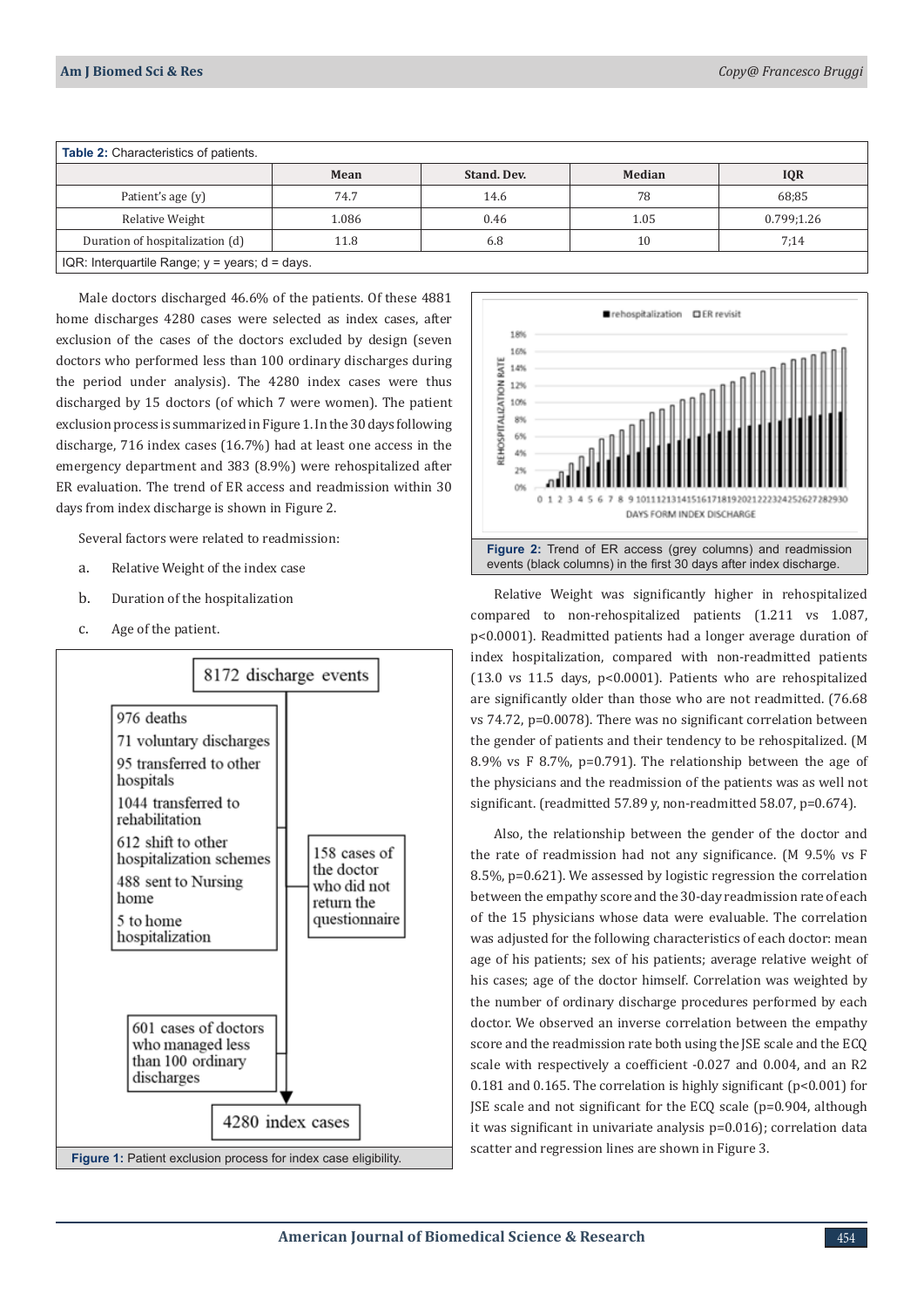

**Figure 3:** (A) Correlation between the Empathy Components Questionnaire score and the 30-day readmission rate of the 15 physicians whose data were evaluable (all DRGs included); each grey triangle represents one doctor and the dotted line is the linear correlation; the correlation is adjusted for the following characteristics of each doctor: mean age of his patients, sex of his patients, average relative weight of his cases, age of the doctor himself; the correlation is weighted by the number of ordinary discharge procedures performed by each doctor; ECQ = Empathy Components Questionnaire.

(B) Correlation between the Jefferson Scale of Empathy score and the 30-day readmission rate of the 15 physicians whose data were evaluable (all DRGs included); each black dot represents one doctor and the solid line is the linear correlation; the correlation is adjusted for the following characteristics of each doctor: mean age of his patients, sex of his patients, average relative weight of his cases, age of the doctor himself; the correlation is weighted by the number of ordinary discharge procedures performed by each doctor; JSE = Jefferson Scale of Empathy.



**Figure 4:** (A) Correlation between the Empathy Components Questionnaire score and the 30-day readmission rate of the 15 physicians in DRG 127 subgroup; each grey triangle represents one doctor and the dotted line is the linear correlation; the correlation is adjusted for the following characteristics of each doctor: mean age of his patients, sex of his patients, average relative weight of his cases, age of the doctor himself; the correlation is weighted by the number of ordinary discharge procedures performed by each doctor; ECQ = Empathy Components Questionnaire.

(B) Correlation between the Jefferson Scale of Empathy score and the 30-day readmission rate of the 15 physicians in DRG 127 subgroup; each black dot represents one doctor and the solid line is the linear correlation; the correlation is adjusted for the following characteristics of each doctor: mean age of his patients, sex of his patients, average relative weight of his cases, age of the doctor himself; the correlation is weighted by the number of ordinary discharge procedures performed by each doctor; JSE = Jefferson Scale of Empathy.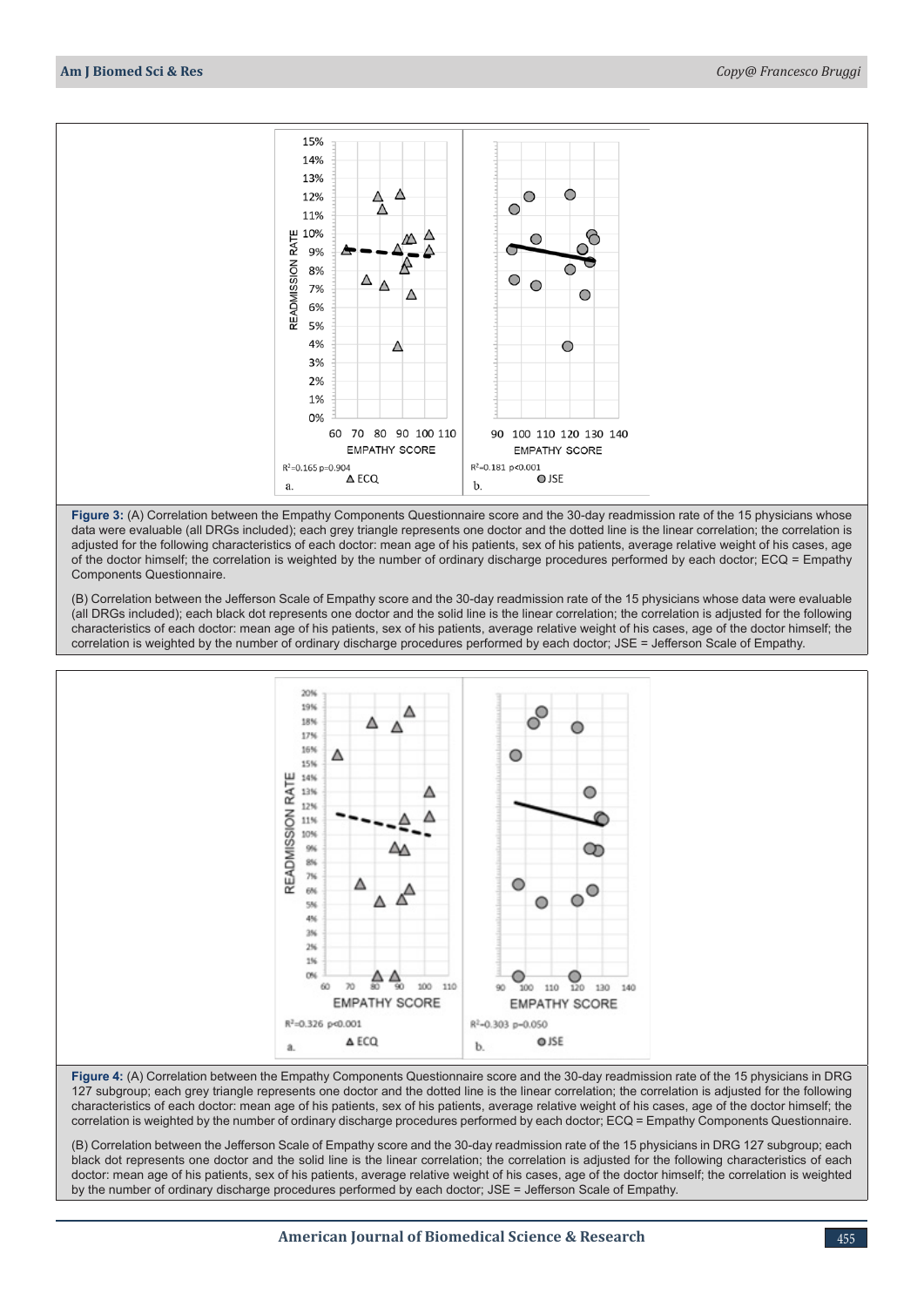We measured the BETA value of each independent variable. BETA value indicates how each of the factors considered in the analysis can, either positively (patient age, patient sex, RW of cases), or negatively (doctor's age, empathy score) affect the occurrence of readmission. Considering a regression model with the following independent variables - JSE score, age and sex of patients, RW of index admission and age of the physician - about one fifth (21%) of readmissions is attributable to the empathy variable measured by JSE. We performed the same type of regression analysis as described above, considering only the 590 index cases of DRG 127 (Heart failure and Shock), i.e., the one with the highest number of readmission (62 or 10,5%) and at the same time the most frequent DRG in Internal Medicine. In the context of DRG 127, an inverse correlation emerged between the physician's empathy, and the readmission rate both on the JSE scale and on the ECQ scale with respectively coefficient -0.032 and -0.098, R2 0.303 and 0.326, p=0.050 and p<0.001; the correlation data scatter of DRG 127 is shown in Figure 4.

### **Discussion and Conclusions**

This study demonstrates a significant correlation between the levels of empathy of Internists operating in hospital wards and the readmission rate of their patients within 30 days of discharge. This correlation remains significant after adjustment (for age and sex of the patients, for the average RW of the cases and for the age of the doctor) only using JSE measurements of empathy (a tool validated specifically for the health sector); the correlation appears not significant using ECQ (a tool validated for use in the general population), whose Italian translation has not been previously used. For each correlation we found rather low R-square scores, as one could expect in a study with low numbers of participants and variables with wide range of values. The same results appear stronger considering only index cases with Heart failure (DRG 127, the most frequent in Internal Medicine), a disease where the importance of the interaction between patient and healthcare professionals appears to play a substantial role [26]. In this subgroup of patients also ECQ scores appear strongly related to the outcome, also after adjustment.

Between the Internist and the hospitalized patient there is a care relationship that can be as intense as the one between the Family Doctor and his patients. A relationship based on repeated clinical contacts, interviews and visits to establish diagnosis, to adjust therapy, to educate and make the patient aware of his illness and to plan discharge and follow up. Sometimes this process occurs directly with the patient, sometimes it happens largely with his caregivers, but it is intuitive that the Internist's empathy could have a strong influence on the patient's understanding and awareness,[27] on determining a strong therapeutic alliance, [28] in empowering the patient [29-31] and improving the management of the emotions of both the patient and his family [32,33]. This study is therefore the first objective demonstration of the clinical relevance that empathy can have in an Internal Medicine ward, similarly to what has already been demonstrated in Family Medicine [3,4]. It is true that other intermediates such as nurses, resident physicians and colleagues can affect the patient emotions and his understanding of disease and treatment, but the hypothesis that the doctor-patient relation during an average of twelve days of hospitalization has a therapeutic role, seems to us reasonable.

The yield of empathy on the outcome of the patients appears to be as big as medical interventions: for example, in patients with Heart failure (DRG 127) a difference in JSE score of 30 points appears to have the potential to reduce the readmission rate absolute value by approximately 1-2%: an absolute risk reduction considered worth a pharmacological intervention [18]. The debate on the possibility of modulating trainees and doctors Empathy through training and education is still open [34-36]. We speculate that interventions aimed to increase hospital doctors' empathy could have a big impact on important outcomes for the patients. Elements supporting the validity of these results include the fact that the study was conducted on a large population of patients, using complete data from accurate databases. In addition, the response rate of the Internists to whom the study was proposed was almost complete and an effective anonymization process likely reduced the occurrence of response bias. Furthermore, the results are built on readmission rate, a robust outcome measure widely used in clinical trials.

On the other hand, the observational and retrospective nature of the study cannot demonstrate causality, but only correlations deserving further investigation. Furthermore, our data on readmission doesn't include those of other hospitals, though we estimate that access to other minor emergency departments, after an index discharge from our teaching hospital is a rare event: our emergency rescue service favors patient's return to the same hospital that recently discharged him/her [37]. Moreover, our data does not consider deaths outside the hospital, but we estimate this kind of events now very rare in the highly urbanized area of Pavia province.

A further limitation of the study concerns the empathy evaluation method which, by its nature, in addition to being selfassessed, does not consider possible variations of empathy over the long period considered. Lastly, our Italian translation of ECQ has not been validated. This fact is a limitation of the study, because without a proper psychometric assessment, these tests may lose their validity if translated into another language; a good correlation between the results obtained with the two scales reassures on the validity of the results.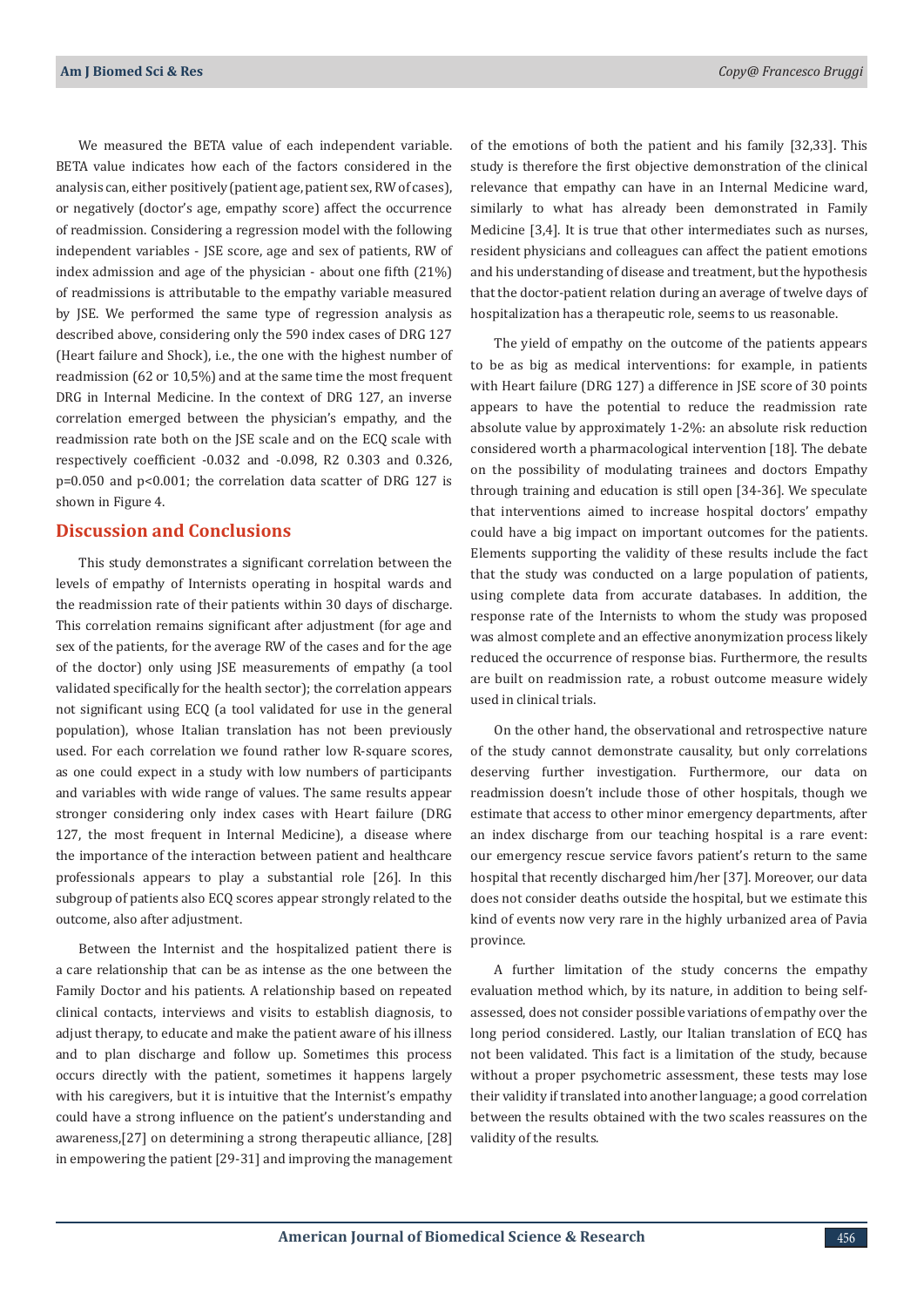The small number of doctors involved reduces the validity of the study and probably causes low correlation values; further studies, on larger populations, are necessary to confirm these findings that could have a great relevance for the training of physicians, both in medical school and in continuing medical education.

#### **Acknowledgments**

We wish to thank the Jefferson University (Philadelphia) in the person of Professor Vittorio Maio for kind concession of free use of Jefferson Scale of Empathy, Funda Muge Topuz (Direzione Scientifica, IRCCS Policlinico San Matteo) for the revision of the manuscript.

#### **Conflict of Interest**

The authors declare that the research was conducted in the absence of any commercial or financial relationships that could be construed as a potential conflict of interest.

#### **References**

- 1. Hippocrates (1923) Hippocrates. Volume II: on decorum and the physician. Heinemann, London.
- 2. [Hojat M \(2007\) Empathy in patient care: antecedents, development,](https://link.springer.com/book/10.1007/0-387-33608-7)  [measurement, and outcomes.](https://link.springer.com/book/10.1007/0-387-33608-7)
- 3. Hojat M, Louis DZ, Markham FW, [Richard Wender, Carol Rabinowitz,](https://pubmed.ncbi.nlm.nih.gov/21248604/)  [et al. \(2011\) Physicians' empathy and clinical outcomes for diabetic](https://pubmed.ncbi.nlm.nih.gov/21248604/)  [patients. Acad Med 86\(3\): 359–364.](https://pubmed.ncbi.nlm.nih.gov/21248604/)
- 4. [Del Canale S, Louis DZ, Maio V, Xiaohong Wang, Giuseppina Rossi, et](https://pubmed.ncbi.nlm.nih.gov/22836852/)  [al. \(2012\) The relationship between physician empathy and disease](https://pubmed.ncbi.nlm.nih.gov/22836852/)  [complications: An empirical study of primary care physicians and their](https://pubmed.ncbi.nlm.nih.gov/22836852/)  [diabetic patients in Parma, Italy. Acad Med 87\(9\):1243–1249.](https://pubmed.ncbi.nlm.nih.gov/22836852/)
- 5. [Rakel D, Barrett B, Zhang Z, Theresa Hoeft, Betty Chewning, et al. \(2011\)](https://pubmed.ncbi.nlm.nih.gov/21300514/)  [Perception of empathy in the therapeutic encounter: Effects on the](https://pubmed.ncbi.nlm.nih.gov/21300514/)  [common cold. Patient Educ Couns 85\(3\): 390–397.](https://pubmed.ncbi.nlm.nih.gov/21300514/)
- 6. [Kelley JM, Kraft Todd G, Schapira L, Joe Kossowsky, Helen Riess, et al.](https://pubmed.ncbi.nlm.nih.gov/24718585/)  [\(2014\) The Influence of the Patient-Clinician Relationship on Healthcare](https://pubmed.ncbi.nlm.nih.gov/24718585/)  [Outcomes: A Systematic Review and Meta- Analysis of Randomized](https://pubmed.ncbi.nlm.nih.gov/24718585/)  [Controlled Trials. PLoS One 9\(4\): 101191.](https://pubmed.ncbi.nlm.nih.gov/24718585/)
- 7. [Ogle J, Bushnell JA, Caputi P \(2013\) Empathy is related to clinical](https://pubmed.ncbi.nlm.nih.gov/23837429/)  [competence in medical care. Med Educ 47\(8\): 824–831.](https://pubmed.ncbi.nlm.nih.gov/23837429/)
- 8. [Mercer SW, Reynolds WJ \(2002\) Empathy and quality of care. Br J Gen](https://pubmed.ncbi.nlm.nih.gov/12389763/)  [Pract Suppl: S9-S12.](https://pubmed.ncbi.nlm.nih.gov/12389763/)
- 9. [Hojat M, Louis DZ, Maio V, Gonnella JS \(2013\) Editorial: Empathy and](https://pubmed.ncbi.nlm.nih.gov/23288854/)  [Health Care Quality. Am J Med Qual 28\(1\): 6–7.](https://pubmed.ncbi.nlm.nih.gov/23288854/)
- 10. [Bellet PS, Maloney MJ \(1991\) The Importance of Empathy as an](https://pubmed.ncbi.nlm.nih.gov/1909761/)  [Interviewing Skill in Medicine. JAMA 266\(13\): 1831–1832.](https://pubmed.ncbi.nlm.nih.gov/1909761/)
- 11. Lelorain S, Bré[dart A, Dolbeault S, Sultan S \(2012\) A systematic review](https://pubmed.ncbi.nlm.nih.gov/22238060/)  [of the associations between empathy measures and patient outcomes in](https://pubmed.ncbi.nlm.nih.gov/22238060/)  [cancer care. Psychooncology 21\(12\): 1255–1264.](https://pubmed.ncbi.nlm.nih.gov/22238060/)
- 12. [Kim SS, Kaplowitz S, Johnston MV \(2004\) The effects of physician](https://pubmed.ncbi.nlm.nih.gov/15312283/)  [empathy on patient satisfaction and compliance. Eval Heal Prof 27\(3\):](https://pubmed.ncbi.nlm.nih.gov/15312283/)  [237–251.](https://pubmed.ncbi.nlm.nih.gov/15312283/)
- 13. William Osler (1899) Address to the students of the Albany Medical College. In: Albany Medical Annals 20: 307-309.
- 14. [Zamir D, Zamir M, Reitblat T, Weiler Zeev, Ilia Polishchuk \(2006\)](https://pubmed.ncbi.nlm.nih.gov/16378880/) [Readmissions to hospital within 30 days of discharge from the internal](https://pubmed.ncbi.nlm.nih.gov/16378880/) [medicine wards in southern Israel. Eur J Intern Med 17\(1\): 20–23.](https://pubmed.ncbi.nlm.nih.gov/16378880/)
- 15. [Hansen LO, Young RS, Hinami K, Alicia Leung, Mark V William \(2011\)](https://pubmed.ncbi.nlm.nih.gov/22007045/) [Interventions to reduce 30-day rehospitalization: A systematic review.](https://pubmed.ncbi.nlm.nih.gov/22007045/) [Ann Intern Med 155\(8\): 520–528.](https://pubmed.ncbi.nlm.nih.gov/22007045/)
- 16. [De Giorgi A, Boari B, Tiseo R, PJ López Soto, F Signani, et al. \(2016\)](https://pubmed.ncbi.nlm.nih.gov/27874940/) [Hospital readmissions to internal medicine departments: A higher risk](https://pubmed.ncbi.nlm.nih.gov/27874940/) [for females? Eur Rev Med Pharmacol Sci 20\(21\): 4557–4564.](https://pubmed.ncbi.nlm.nih.gov/27874940/)
- 17. [Jencks SF, Williams MV, Coleman EA \(2009\) Rehospitalizations among](https://pubmed.ncbi.nlm.nih.gov/19339721/) [Patients in the Medicare Fee-for-Service Program. N Engl J Med](https://pubmed.ncbi.nlm.nih.gov/19339721/) [360\(14\):1418–1428.](https://pubmed.ncbi.nlm.nih.gov/19339721/)
- 18. Borer JS, Bö[hm M, Ford I, Michel Komajda, Karl Swedberg, et al. \(2015\)](https://pubmed.ncbi.nlm.nih.gov/25742766/) [Effect of Ivabradine on Early Readmissions After Hospitalization for](https://pubmed.ncbi.nlm.nih.gov/25742766/) [Worsening Heart Failure. JACC Hear Fail 3\(3\): 268–269.](https://pubmed.ncbi.nlm.nih.gov/25742766/)
- 19. [Hojat M \(2016\) Empathy in Health Professions Education and Patient](https://link.springer.com/book/10.1007/978-3-319-27625-0) [Care.](https://link.springer.com/book/10.1007/978-3-319-27625-0)
- 20. Batchelder L, Brosnan M, Ashwin C (2017) The development and validation of the empathy components questionnaire (ECQ)
- 21. [Nederhof AJ \(1985\) Methods of coping with social desirability bias: A](https://onlinelibrary.wiley.com/doi/abs/10.1002/ejsp.2420150303) [review. Eur J Soc Psychol 15\(3\): 263–280.](https://onlinelibrary.wiley.com/doi/abs/10.1002/ejsp.2420150303)
- 22. Ufficio Della Programmazione Sanitaria (2010) Rapporto annuale sull'attività di ricovero ospedaliero
- 23. Freedman DA (2009) Statistical Models: Theory and Practice. Cambridge University Press
- 24. StataCorp (2017) Stata Statistical Software: Release 15
- 25. [Hojat M, DeSantis J, Shannon SC, Luke H Mortensen, Mark R Speicher,](https://pubmed.ncbi.nlm.nih.gov/29968006/) [et al. \(2018\) The Jefferson Scale of Empathy: a nationwide study of](https://pubmed.ncbi.nlm.nih.gov/29968006/) [measurement properties, underlying components, latent variable](https://pubmed.ncbi.nlm.nih.gov/29968006/) [structure, and national norms in medical students. Adv Heal Sci Educ](https://pubmed.ncbi.nlm.nih.gov/29968006/) [Theory Pract 23\(5\): 899-920.](https://pubmed.ncbi.nlm.nih.gov/29968006/)
- 26. [Currie K, Strachan PH, Spaling M, Karen Harkness, David Barber,](https://pubmed.ncbi.nlm.nih.gov/25139468/) [et al. \(2015\) The importance of interactions between patients and](https://pubmed.ncbi.nlm.nih.gov/25139468/) [healthcare professionals for heart failure self-care: A systematic review](https://pubmed.ncbi.nlm.nih.gov/25139468/) [of qualitative research into patient perspectives. Eur J Cardiovasc Nurs](https://pubmed.ncbi.nlm.nih.gov/25139468/) [14\(6\): 525–535.](https://pubmed.ncbi.nlm.nih.gov/25139468/)
- 27. [Braddock CH, Edwards KA, Hasenberg NM, T L Laidley, W Levinson](https://pubmed.ncbi.nlm.nih.gov/10612318/) [\(1999\) Informed decision making in outpatient practice: time to get](https://pubmed.ncbi.nlm.nih.gov/10612318/) [back to basics. JAMA 282\(24\): 2313–2320.](https://pubmed.ncbi.nlm.nih.gov/10612318/)
- 28. [Fuertes JN, Mislowack A, Bennett J,](https://pubmed.ncbi.nlm.nih.gov/17188453/) Laury Paul, Tracey C Gilbert, et al. [\(2007\) The physician–patient working alliance. Patient Educ Couns](https://pubmed.ncbi.nlm.nih.gov/17188453/) [66\(1\): 29–36.](https://pubmed.ncbi.nlm.nih.gov/17188453/)
- 29. [Glasgow RE, Whitesides H, Nelson CC, King DK \(2005\) Use of the](https://pubmed.ncbi.nlm.nih.gov/16249535/) [Patient Assessment of Chronic Illness Care \(PACIC\) with diabetic](https://pubmed.ncbi.nlm.nih.gov/16249535/) [patients: relationship to patient characteristics, receipt of care, and self](https://pubmed.ncbi.nlm.nih.gov/16249535/)[management. Diabetes Care 28\(11\): 2655–2661.](https://pubmed.ncbi.nlm.nih.gov/16249535/)
- 30. [Williams GC, Rodin GC, Ryan RM, WS Grolnick, EL Deci \(1998\)](https://pubmed.ncbi.nlm.nih.gov/9619477/) [Autonomous regulation and long-term medication adherence in adult](https://pubmed.ncbi.nlm.nih.gov/9619477/) [outpatients. Health Psychol 17\(3\): 269–276.](https://pubmed.ncbi.nlm.nih.gov/9619477/)
- 31. [Williams GC, McGregor HA, King D, Candace C Nelson, Russell E Glasgow](https://pubmed.ncbi.nlm.nih.gov/15797151/) [\(2005\) Variation in perceived competence, glycemic control, and patient](https://pubmed.ncbi.nlm.nih.gov/15797151/) [satisfaction: relationship to autonomy support from physicians. Patient](https://pubmed.ncbi.nlm.nih.gov/15797151/) [Educ Couns 57\(1\): 39–45.](https://pubmed.ncbi.nlm.nih.gov/15797151/)
- 32. [Salmon P \(2006\) The potentially somatizing effect of clinical](https://pubmed.ncbi.nlm.nih.gov/16575376/) [consultation. CNS Spectr 11\(3\): 190–200.](https://pubmed.ncbi.nlm.nih.gov/16575376/)